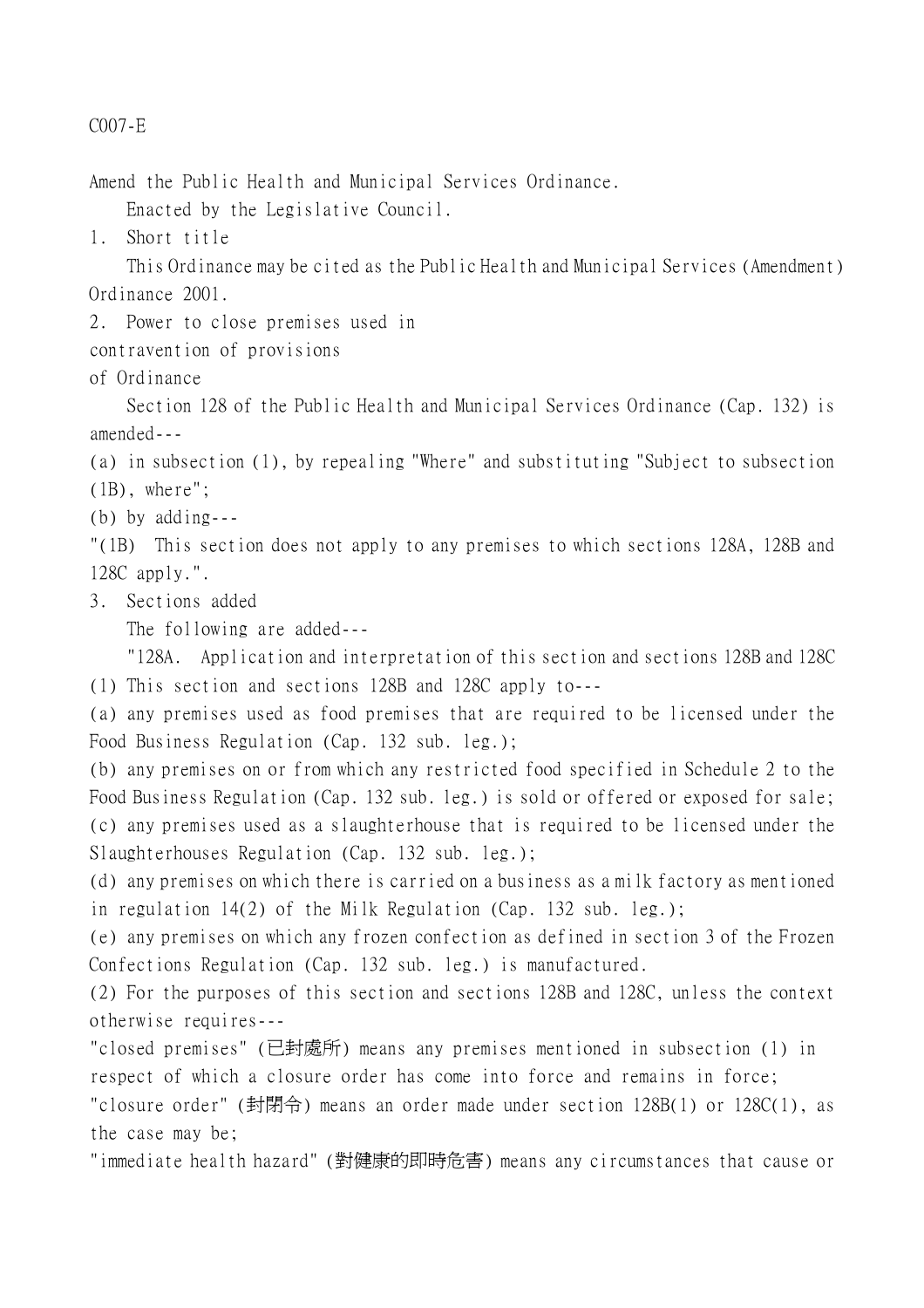are likely to cause any food supplied from or handled or sold on any premises to be or to become a source of food-borne infection, contamination, intoxication or disease transmission;

"premises" (處所) includes any place, vessel and any part of a place or vessel.

(3) The circumstances referred to in the definition of "immediate health hazard" include the following---

(a) because of the location, construction or state of the premises, the condition of the premises is such that it renders any food supplied from or handled or sold on the premises to be so contaminated or tainted that it is unfit for human consumption;

(b) the water used in preparing food or in washing utensils comes from a contaminated or unapproved source, rendering any food supplied from or handled or sold on the premises to be unfit for human consumption;

(c) as shown from inspection findings, data from epidemiological investigation or other laboratory evidence, any food supplied from or handled or sold on the premises is contaminated with pathogens, biotoxins, chemicals or other substances rendering the food unfit for human consumption; and

(d) the premises are infested with vermin to such extent that any food supplied from or handled or sold on the premises is contaminated or tainted, and becomes unfit for human consumption.

128B. Power to close premises used without

licence, permit or permission

(1) Where under the Food Business Regulation (Cap. 132 sub. leg.), the Frozen Confections Regulation (Cap. 132 sub. leg.), the Milk Regulation (Cap. 132 sub. leg.) or the Slaughterhouses Regulation (Cap. 132 sub. leg.)---

(a) the use of any premises to which this section applies; or

(b) any activity mentioned in section 128A(1),

is required to be licensed or permitted, a court on application by the Authority and on proof that the premises are so used or the activity is conducted (as the case may be) on any premises without the requisite licence, permit or permission shall, subject to subsection (2), make a closure order in Form H in the Seventh Schedule.

(2) The court shall not make a closure order unless it is satisfied that---

(a) a notice of intention to apply for the closure order, in both English and Chinese, was affixed at a conspicuous place on the premises at least 7 days before the date fixed for the hearing of the application;

(b) the notice stated the time and place set for the hearing of the application and advised that any person having a reasonable cause to be heard on the application was entitled to appear at the hearing and request to be heard; and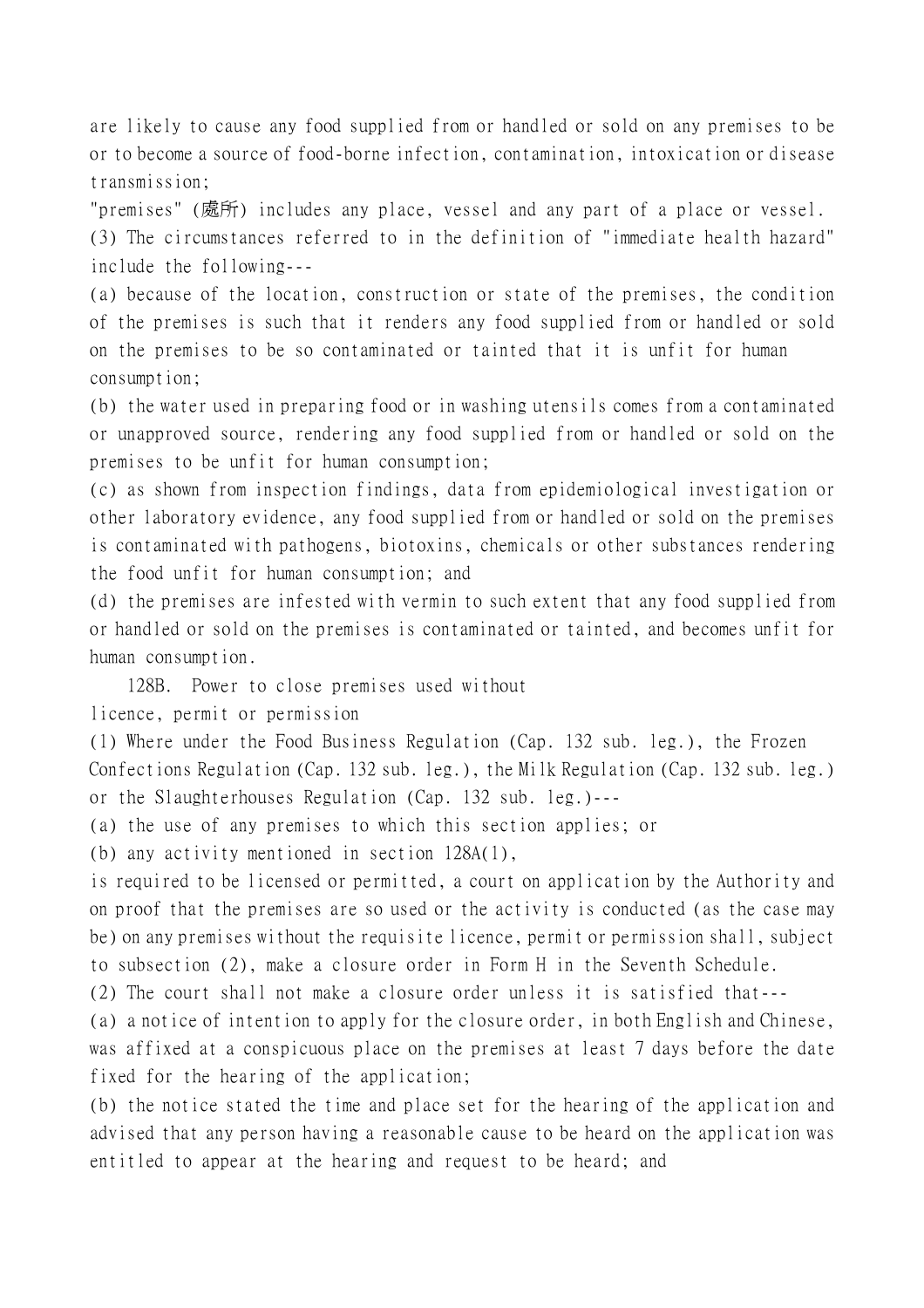(c) every person having a reasonable cause to be heard on the application and requesting to be heard has had an opportunity to be heard.

(3) At the place and time set for the hearing of an application made under subsection (1) or such other time as soon as practicable thereafter, the court shall hear the applicant and every person who---

(a) is present at the hearing;

(b) has a reasonable cause to be heard; and

(c) wishes to be heard,

and then proceed to make a decision.

(4) A closure order shall not operate to---

(a) prevent human habitation on the premises other than habitation by a servant, watchman or caretaker employed by the person having the management or control of the premises immediately before the order is affixed on the premises under subsection  $(5)$ ; or

(b) affect the use of any common area in any building or public place so as to cause obstruction to public passage or fire escape.

(5) A closure order comes into force on the beginning of the 8th day after the day on which a copy of it is affixed at a conspicuous place on the premises in respect of which it is made.

(6) A closure order shall remain in force until the court rescinds it on application by the Authority or any person having an interest in the premises in respect of which the order is made.

(7) The court shall rescind a closure order if it is satisfied that---

(a) the use of the premises or the activity in respect of which the order has been made has been licensed or permitted under any of the subsidiary legislation mentioned in subsection (1); or

(b) the premises will not be used for any purpose mentioned in section 128A(1) and no activity mentioned in subsection (1) will be conducted on the premises in contravention of any of the subsidiary legislation mentioned in subsection (1).

(8) Subject to subsection (4), when a closure order in respect of any premises comes into force, the Authority shall lock or seal, or cause to be locked or sealed, all or any of the entrances to or exits from the premises and may disconnect or cause to be disconnected all gas, water and electricity supplies to those premises.

(9) Subject to subsection (10), no person, other than a public officer in the course of his duty, may enter or remain on any closed premises.

(10) The Authority may---

(a) permit in writing any person to enter and remain on any closed premises for such purpose as is specified in the permission;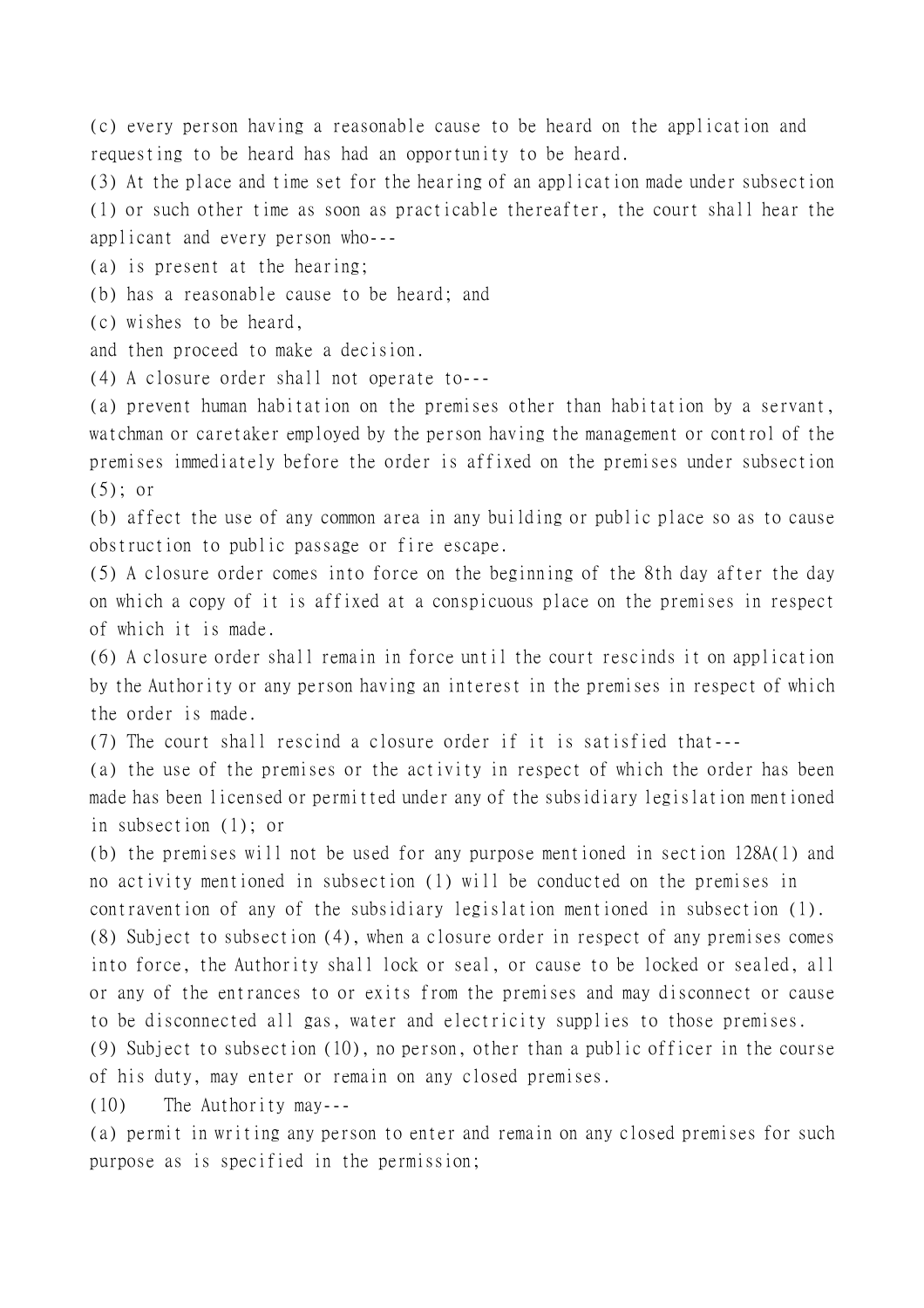(b) impose such conditions on the permission as he thinks fit;

(c) revoke the permission if he thinks that the purpose for which the permission was granted no longer exists or any condition imposed under paragraph (b) has been breached;

(d) request any person found on any closed premises to leave the premises, and if the person refuses to leave, remove the person from the premises with or without the assistance of police officers and use such force as is reasonably necessary.

(11) Any person who, without lawful authority or reasonable excuse---

(a) removes or defaces any copy of a closure order affixed under subsection (5);

(b) breaks or interferes with any lock or seal made under subsection (8) ; or

(c) contravenes subsection (9),

commits an offence.

(12) The Authority may---

(a) dispose of---

(i) any article or thing or any perishable food found on any closed premises that requires to be immediately disposed of as he thinks fit;

(ii) any live bird, fish or animal that is found on the premises as he thinks fit;

(b) remove---

(i) any article, thing or food found on any closed premises that is likely to create a fire hazard or constitute a danger to life or health if left on the premises;

(ii) any live bird, fish or animal found on the premises;

(c) make such arrangements with regard to any live bird, fish or animal removed under paragraph (b) as he thinks fit;

(d) affix a notice in both English and Chinese at a conspicuous place on the closed premises---

(i) setting out the details of any article, thing, food, live bird, fish or animal removed under paragraph (b) that he thinks can be returned; and

(ii) calling for the submission to him of any claim for the return of such article, thing, food, live bird, fish or animal within 7 days of the affixing of the notice.

(13) Where a claim mentioned in subsection  $(12)(d)(ii)$  is made, the Authority---(a) shall refuse to return the article, thing, food, live bird, fish or animal if he is not satisfied that the claimant is either the owner or a person entitled to the possession of it or the live bird, fish or animal is dead; or

(b) may return the article, thing, food, live bird, fish or animal as claimed and recover as a civil debt from a claimant to whom it is returned any expenses incurred in the removal and storage of it or in any arrangement made in respect of it.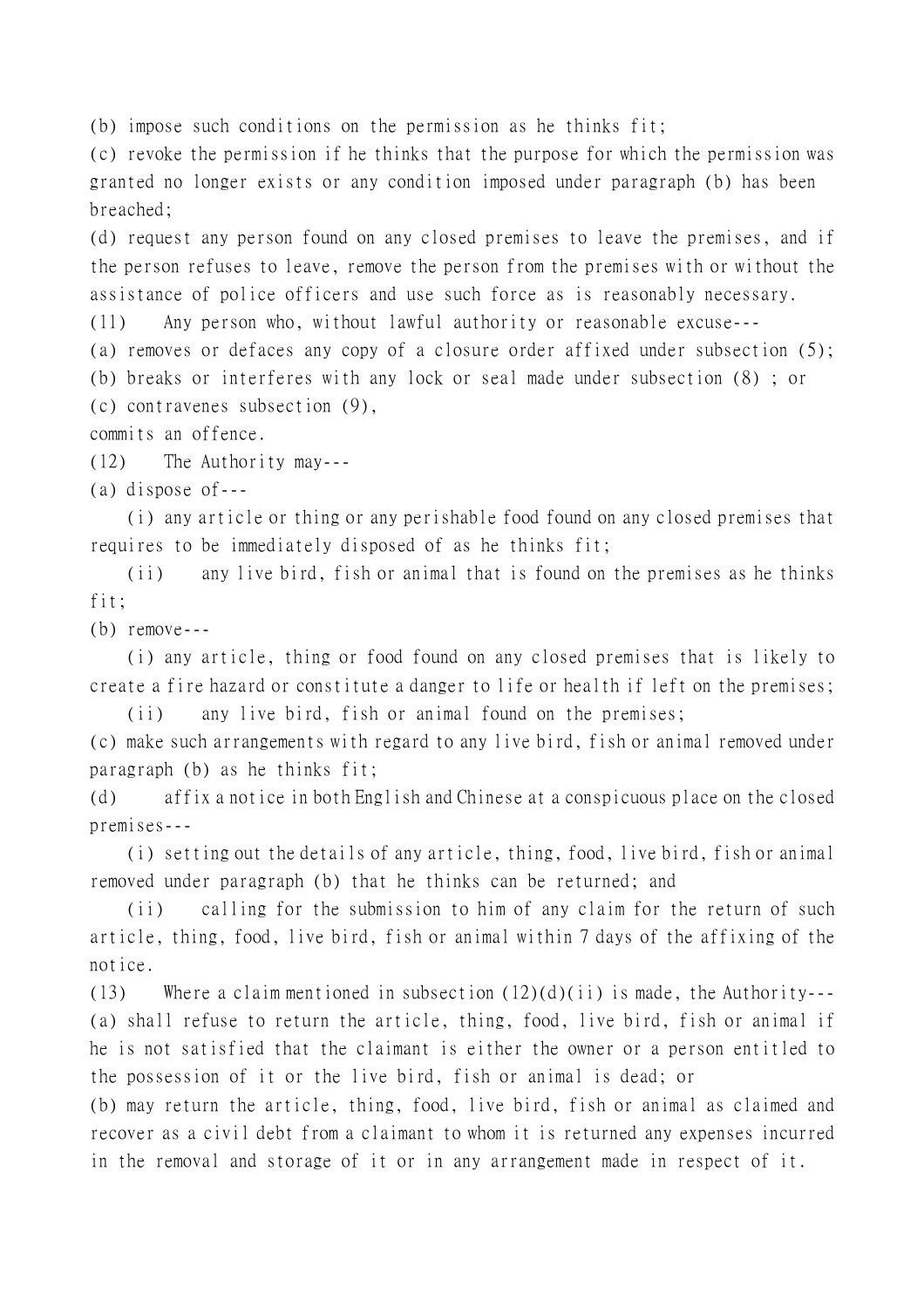(14) Any article, thing, food, live bird, fish or animal removed by the Authority under subsection (12)(b) and not claimed within the time specified in subsection  $(12)(d)(ii)$ , or which the Authority refuses to return in accordance with subsection (13)(a), may be sold by public auction or, upon the order of a court, otherwise sold or disposed of as the court directs, and any proceeds arising from the sale shall be retained by the Authority and applied in payment of any expenses incurred in connection with the enforcement of the closure order and the surplus (if any) paid, on demand made within 90 days of the sale, to the owner of the article, thing, food, live bird, fish or animal.

(15) Any surplus not demanded in accordance with subsection (14) shall be paid into the general revenue.

(16) The Authority may recover as a civil debt from the person having the management or control of any premises (or the master of the vessel if the premises are a vessel or any part of a vessel) immediately before the closure order in respect of the premises came into force the cost of---

(a) any work carried out on the premises under subsection (8);

(b) removing any article, thing, food, live bird, fish or animal from the closed premises under subsection (12)(b); and

(c) any arrangements made under subsection (12)(c),

which is not met out of the proceeds of any sale under subsection (14).

128C. Power to close premises posing

immediate health hazard

(1) If the Authority has reasonable cause to believe that the use of any premises to which this section applies or any activity conducted on those premises to which this section applies poses an immediate health hazard, he may make a closure order in Form I in the Seventh Schedule to close the premises immediately.

(2) A closure order shall not operate to---

(a) prevent human habitation on the premises other than habitation by a servant, watchman or caretaker employed by the person having the management or control of the premises immediately before the order comes into force; or

(b) affect the use of any common area in any building or public place so as to cause obstruction to public passage or fire escape.

(3) A closure order comes into force immediately after a copy of it is affixed at a conspicuous place on the premises in respect of which it is made.

(4) A closure order shall remain in force until a notice is issued by the Authority made under subsection (6).

(5) Any person having an interest in any premises in respect of which a closure order has been made may apply in writing to the Authority to rescind the order.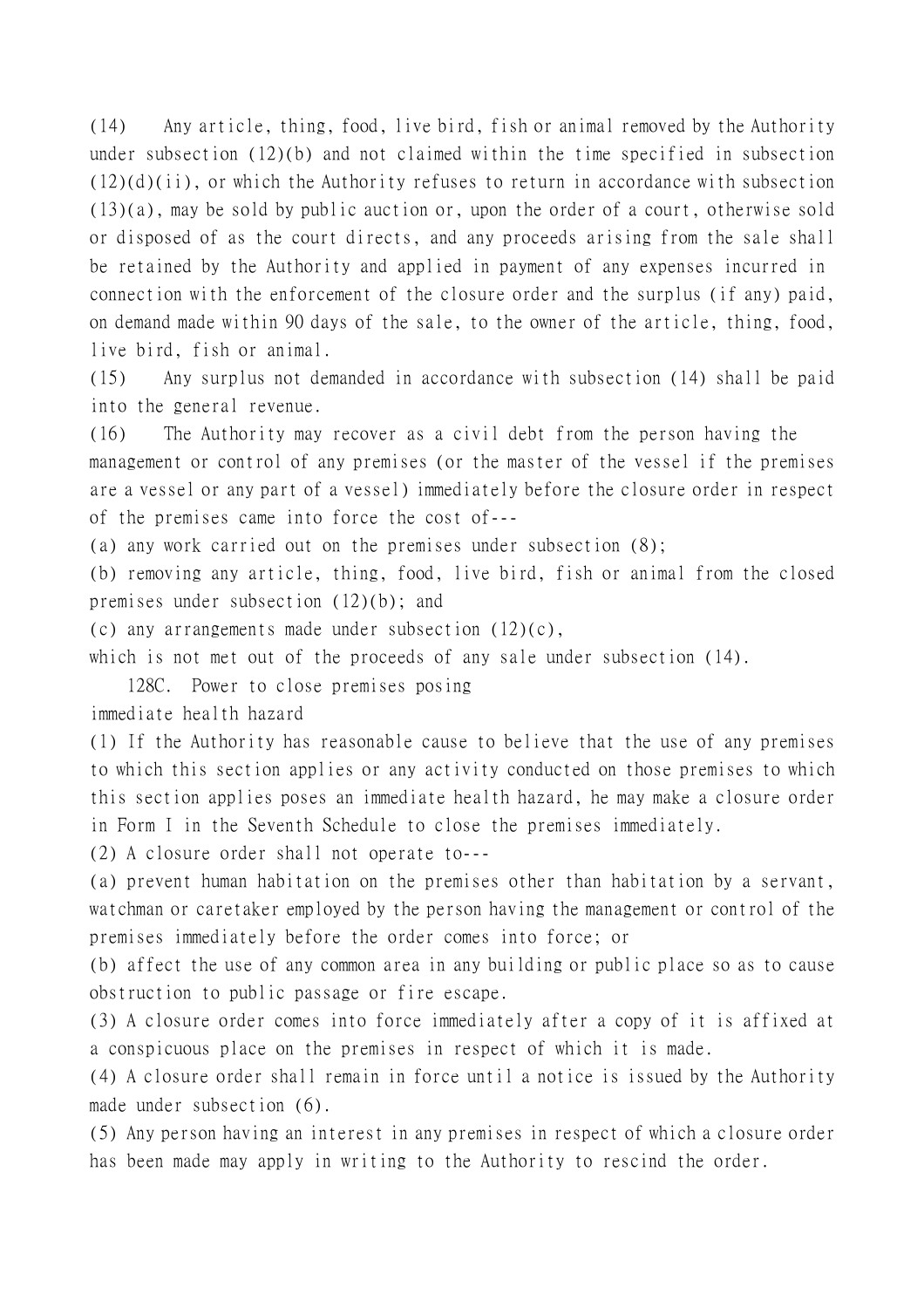(6) Whether or not an application has been made under subsection (5), if the Authority is satisfied that---

(a) in respect of any premises in respect of which a closure order has been made, the immediate health hazard has been eliminated and the use of the premises or the activity to be conducted on the premises has been licensed or permitted under any of the subsidiary legislation mentioned in section 128B(1); or

(b) the premises will not be used for any purpose mentioned in section 128A(1) and no activity mentioned in section 128A(1) will be conducted on the premises in

contravention of any of the subsidiary legislation mentioned in section 128A(1), the Authority shall issue a notice in Form J in the Seventh Schedule to rescind the closure order with immediate effect.

(7) If the Authority refuses to issue a notice under subsection (6) as applied, he shall serve a notice of his refusal on the applicant and the applicant may, within 7 days of such service or such longer time as the court may allow, appeal to the court against the Authority's decision.

(8) On an appeal under subsection (7) the court shall either confirm the Authority's decision or order the Authority to issue a notice under subsection (6).

(9) The lodging of an appeal under subsection (7) does not operate as a stay of execution of a closure order unless the court otherwise orders.

(10) The decision of the court under subsection (8) is final.

(11) Subject to subsection (2), when a closure order in respect of any premises comes into force, the Authority shall lock or seal, or cause to be locked or sealed, all or any of the entrances to or exits from the closed premises and may disconnect or cause to be disconnected all gas, water and electricity supplies to those premises.

(12) Subject to subsection (13), no person, other than a public officer in the course of his duty, may enter or remain on any closed premises.

(13) The Authority may---

(a) permit in writing any person to enter and remain on any closed premises for such purpose as is specified in the permission;

(b) impose such conditions on the permission as he thinks fit;

(c) revoke the permission if he thinks that the purpose for which the permission was granted no longer exists or any condition imposed under paragraph (b) has been breached;

(d) request any person found on any closed premises to leave the premises, and if the person refuses to leave, remove the person from the premises with or without the assistance of police officers and use such force as is reasonably necessary.

(14) Any person who, without lawful authority or reasonable excuse---

(a) removes or defaces any copy of a closure order affixed under subsection (3);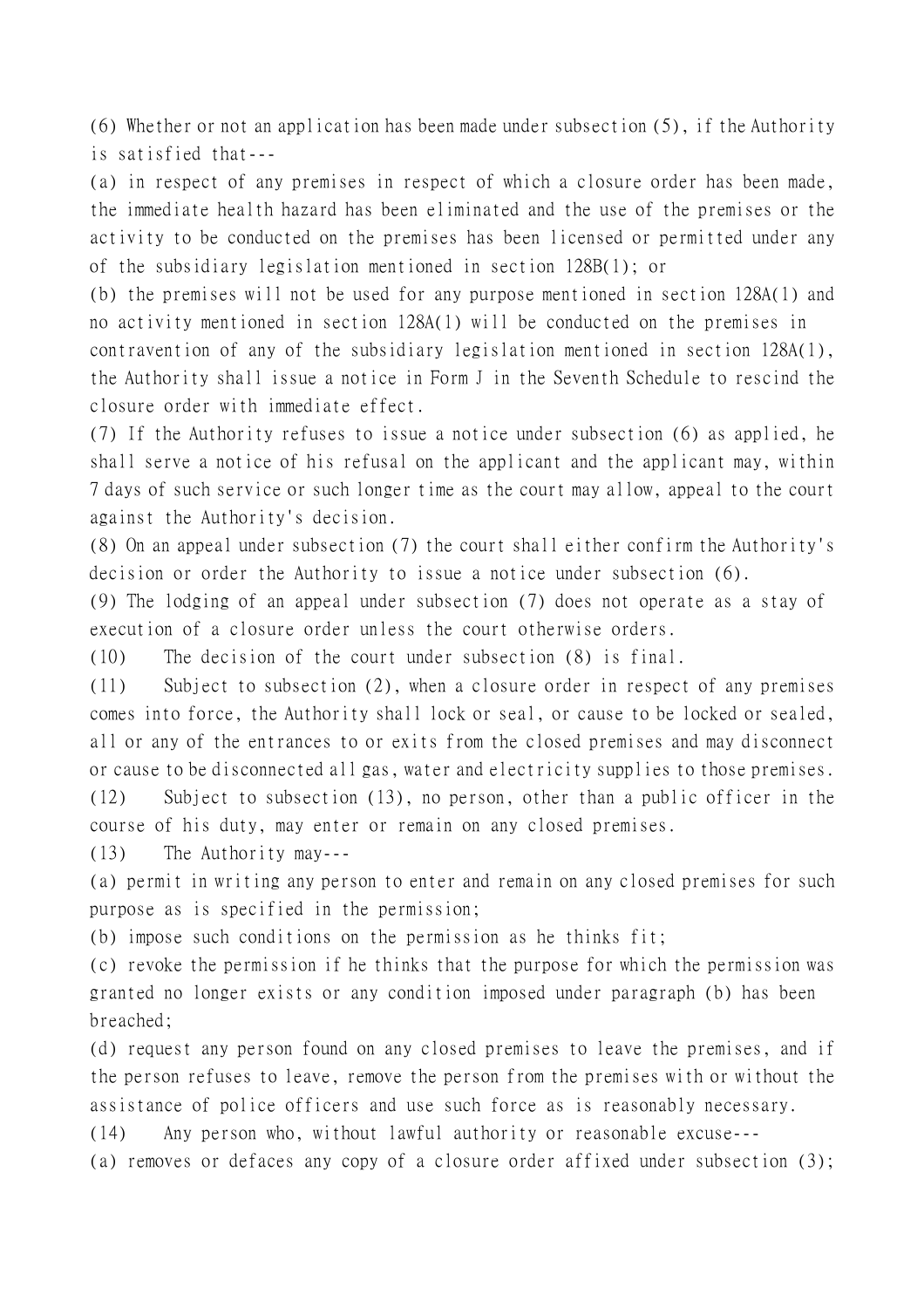(b) breaks or interferes with any lock or seal made under subsection (11); or (c) contravenes subsection (12),

commits an offence.

(15) The Authority may---

(a) dispose of---

(i) any article or thing or any perishable food found on any closed premises that requires to be immediately disposed of as he thinks fit;

(ii) any live bird, fish or animal found on the premises as he thinks fit; (b) remove---

(i) any article, thing or food, found on any closed premises that is likely to create a fire hazard or constitute a danger to life or health if left on them;

(ii) any live bird, fish or animal found on the premises;

(c) make such arrangements with regard to any live bird, fish or animal removed under paragraph (b) as he thinks fit;

(d) affix a notice in both English and Chinese at a conspicuous place on the closed premises---

(i) setting out the details of any article, thing, food, live bird, fish or animal removed under paragraph (b) that he thinks can be returned; and

(ii) calling for the submission to him of any claim for the return of such article, thing, food, live bird, fish or animal within 7 days of the affixing of the notice.

(16) Where a claim mentioned in subsection  $(15)(d)(ii)$  is made, the Authority---(a) shall refuse to return the article, thing, food, live bird, fish or animal if he is not satisfied that the claimant is either the owner or a person entitled to the possession of it or the live bird, fish or animal is dead; or

(b) may return the article, thing, food, live bird, fish or animal as claimed and recover as a civil debt from a claimant to whom it is returned any expenses incurred in the removal or storage of it or in any arrangement.

(17) Any article, thing, food, live bird, fish or animal removed by the Authority under subsection (15)(b) and not claimed within the time specified in subsection  $(15)(d)(ii)$ , or which the Authority refuses to return in accordance with subsection (16)(a), may be sold by public auction or, upon the order of a court, otherwise sold or disposed of as the court directs, and any proceeds arising from the sale shall be retained by the Authority and applied in payment of any expenses incurred in connection with the enforcement of the closure order and the surplus (if any) paid, on demand made within 90 days of the sale, to the owner of the article, thing, food, live bird, fish or animal.

(18) Any surplus not demanded in accordance with subsection (17) shall be paid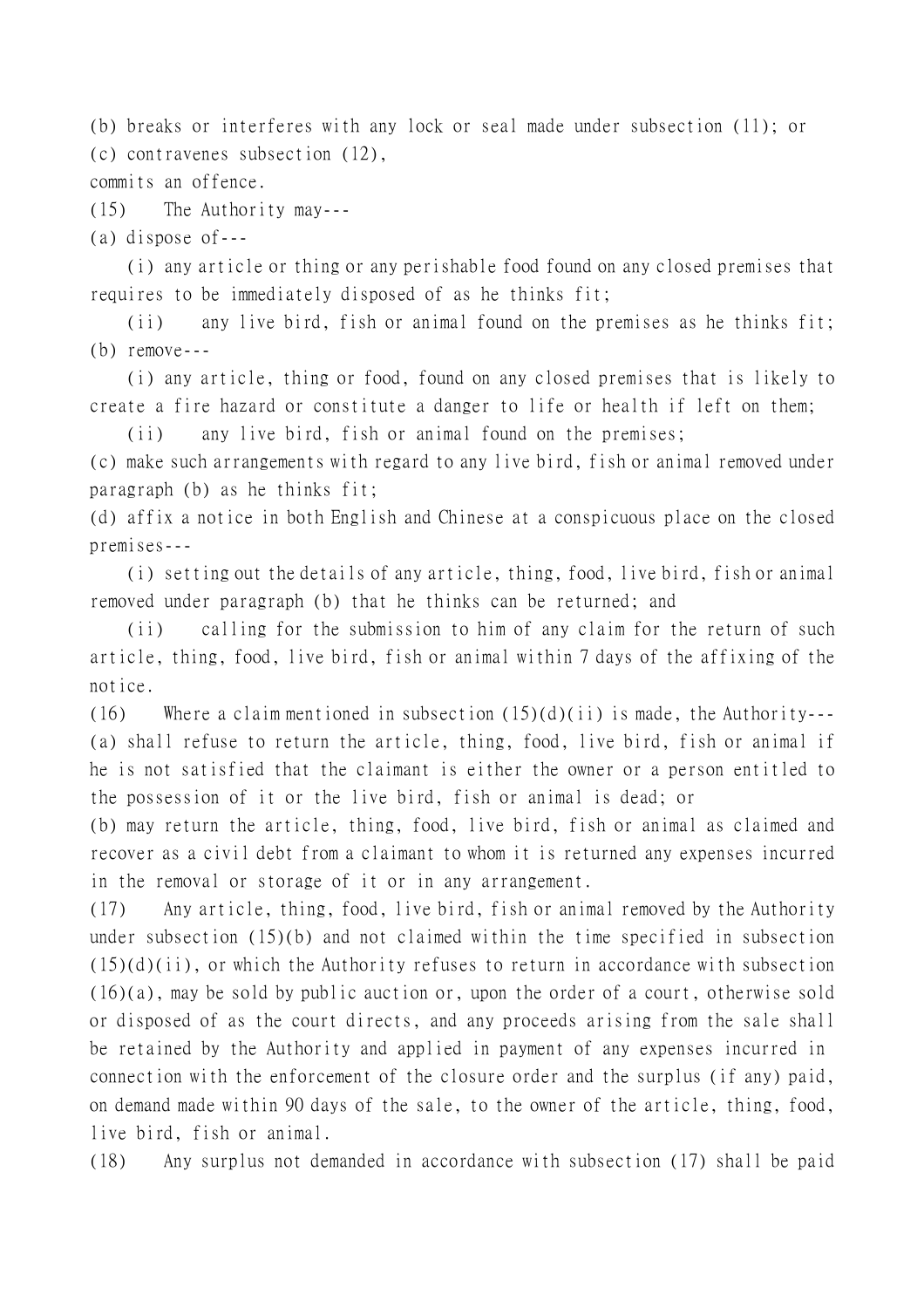into the general revenue.

(19) The Authority may recover as a civil debt from the person having the management or control of any premises (or the master of the vessel if the premises are a vessel or any part of a vessel) immediately before the closure order in respect of the premises came into force the cost of---

(a) any work carried out on the premises under subsection (11);

(b) removing any article, thing, food, live bird, fish or animal from the closed premises under subsection (15)(b); and

(c) any arrangements made under subsection  $(15)(c)$ ,

which is not met out of the proceeds of any sale under subsection (17).

(20) A person who is aggrieved by an order made under subsection (1) may, within 7 days after the day on which the order was made or such longer time as the court may allow, appeal to the court against the order.

(21) On an appeal made under subsection (20) the court may confirm, suspend or disallow the order.

(22) The lodging of an appeal under subsection (20) does not operate as a stay of execution of a closure order unless the court otherwise orders.

(23) The decision of the court under subsection (21) is final.".

4. Designated Authorities

The Third Schedule is amended by adding---

"128B Director of Food and Environmental Hygiene

128C Director of Food and Environmental Hygiene".

```
5. Names in which proceedings for offences
```
may be brought under section 131(1)

The Sixth Schedule is amended by adding---

"128B Director of Food and Environmental Hygiene

128C Director of Food and Environmental Hygiene".

6. Forms

The Seventh Schedule is amended by adding---

"Form H [s. 128B(1)]

Public Health and Municipal Services Ordinance

(Chapter 132)

 $(\text{section } 128B(1))$ 

Closure Order

TO the Director of Food and Environmental Hygiene.

You have applied to me for a closure order in respect of the premises situated at ............................................................................. ............................................................................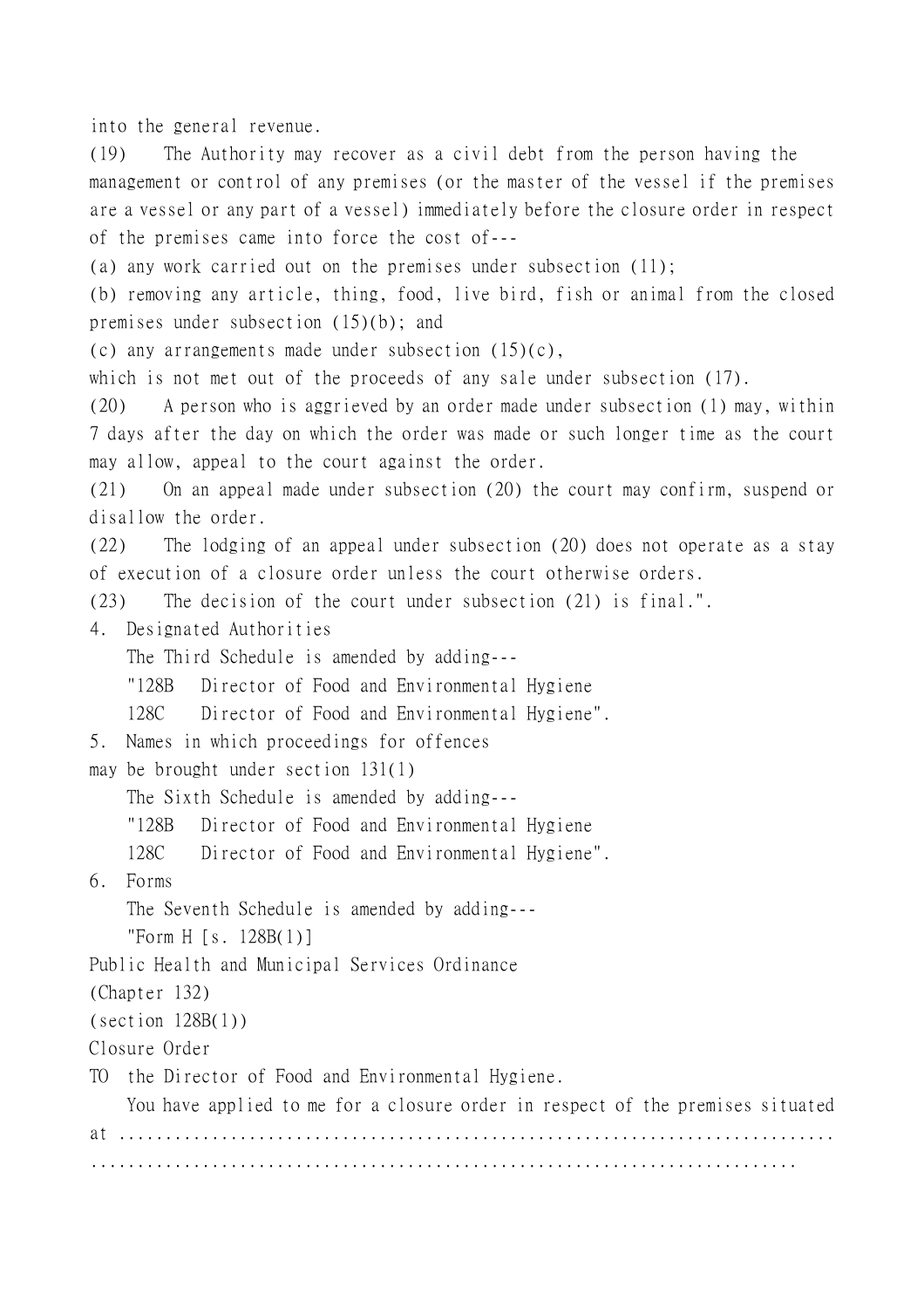/vessel .................\* on the ground that the premises are/vessel is\* used/certain activity is conducted\* on the premises/in the vessel\* without a licence, permit or permission under the Public Health and Municipal Services Ordinance (Cap. 132) ("the Ordinance");

NOW on proof to my satisfaction of this ground and that a notice of intention to apply for this order was affixed at a conspicuous place on the premises/vessel\* as required by section 128B(2) of the Ordinance, I DO, in exercise of my powers under section 128B(1) of the Ordinance, authorize you, subject to the requirement of section 128B(5) of the Ordinance, to close the premises/vessel\* in the manner prescribed by the Ordinance.

Dated this ................. day of , ................. [L.S.] (Signed) ..................................

Magistrate.

Note: 1. It is an offence for any unauthorized person to enter or remain on the premises/in the vessel\* to which this order relates after it has come into force. The penalties are a fine at level 6 and imprisonment for 12 months and a fine of \$1,750 for each day during which the offence continues.

2. The penalties for removing or defacing a copy of this order affixed to any premises/vessel\* or for breaking or interfering with any lock or seal made or caused to be made by the Director on the premises/in the vessel\* without lawful authority or reasonable excuse are a fine at level 4 and imprisonment for 6 months. \* Delete as appropriate.

------------------

| Form I [s. $128C(1)$ ]                         |
|------------------------------------------------|
| Public Health and Municipal Services Ordinance |
| (Chapter 132)                                  |
| $\text{(section 128C(1))}$                     |
| Closure Order                                  |
| TO the occupier of the premises situated       |
|                                                |
| .                                              |
| / master of the                                |
|                                                |
|                                                |
|                                                |

NOW on proof to my satisfaction that an immediate health hazard exists on the premises/in the vessel/in ................. of the vessel\*, I DO, in exercise of my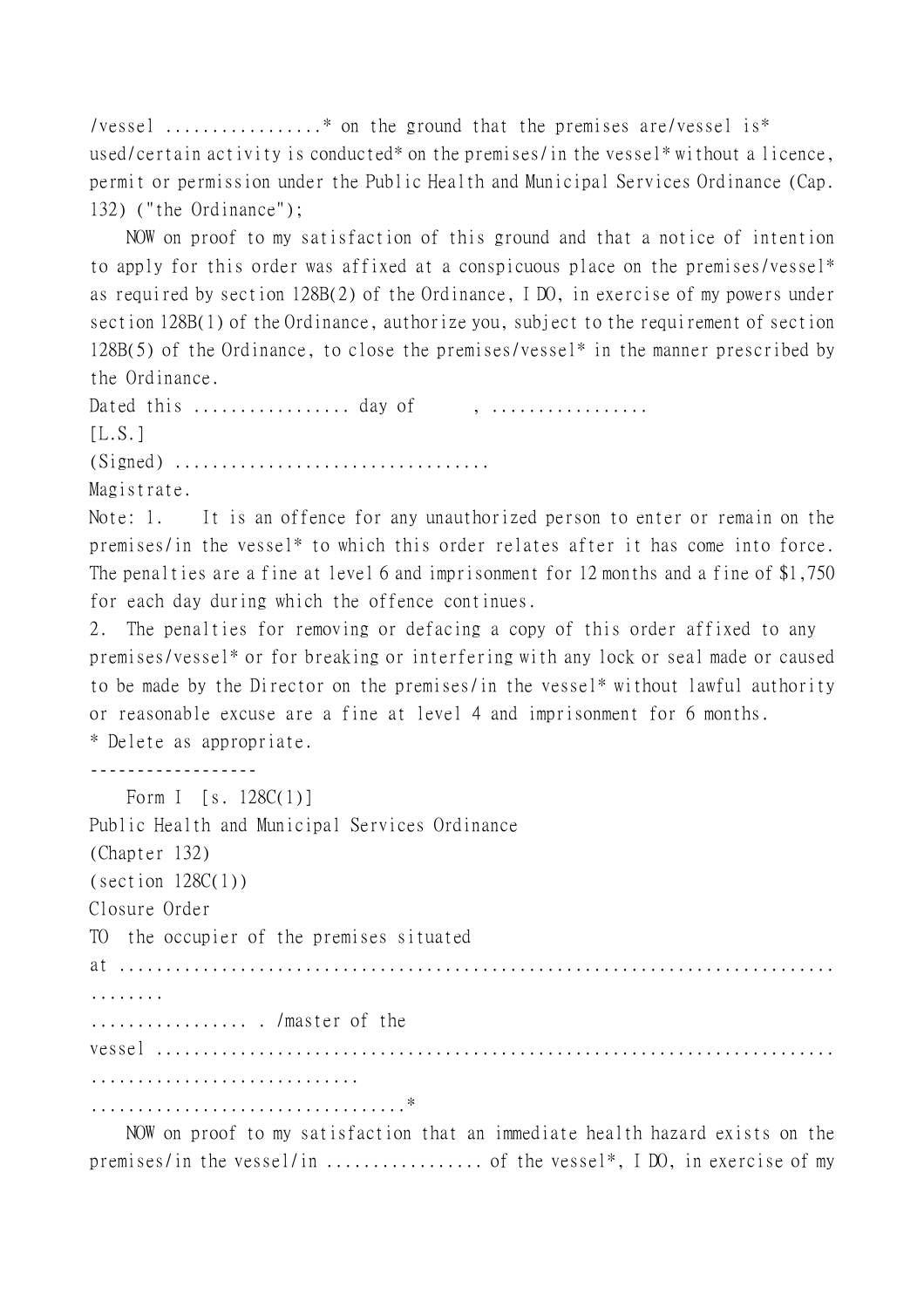powers under section 128C(1) of the Public Health and Municipal Services Ordinance (Cap. 132) ("the Ordinance"), order to close the premises/vessel/that part of the vessel\* with immediate effect in the manner prescribed by the Ordinance.

The details of the immediate health hazard are:

This order remains in force until a notice to rescind it is issued by me upon proof to my satisfaction that---

(a) the immediate health hazard on the premises/in the vessel/in that part of the vessel\* has been eliminated and the use of the premises/vessel/that part of the vessel/the activity\* has been licensed or permitted; or

(b) the premises/vessel/that part of the vessel\* will not be used for a purpose that requires a licence, permit or permission under any subsidiary legislation mentioned in section 128A(1) of the Ordinance and no activity mentioned in that section will be conducted on the premises.

Any person who feels aggrieved by this order may, within 7 days after the day on which this order was made or such longer time as the court may allow, appeal to the court to seek legal remedy.

Dated this  $\dots\dots\dots\dots\dots$  day of ,  $\dots\dots\dots\dots\dots$ 

(Signed) ..................................

Director of Food and Environmental Hygiene.

Note: 1. It is an offence for any unauthorized person to enter or remain on the premises/in the vessel\* to which this order relates after it has come into force. The penalties are a fine at level 6 and imprisonment for 12 months and a fine of \$1,750 for each day during which the offence continues.

2. The penalties for removing or defacing a copy of this order affixed to any premises/vessel\* or for breaking or interfering with any lock or seal made or caused to be made by the Director on the premises/in the vessel\* without lawful authority or reasonable excuse are a fine at level 4 and imprisonment for 6 months. \* Delete as appropriate.

------------------

Form J [s. 128C(6)] Public Health and Municipal Services Ordinance (Chapter 132)  $(section 128C(6))$ Notice of Rescission of Closure Order TO the occupier of the premises situated at ............................................................................. ........

/master of the vessel ..................................\*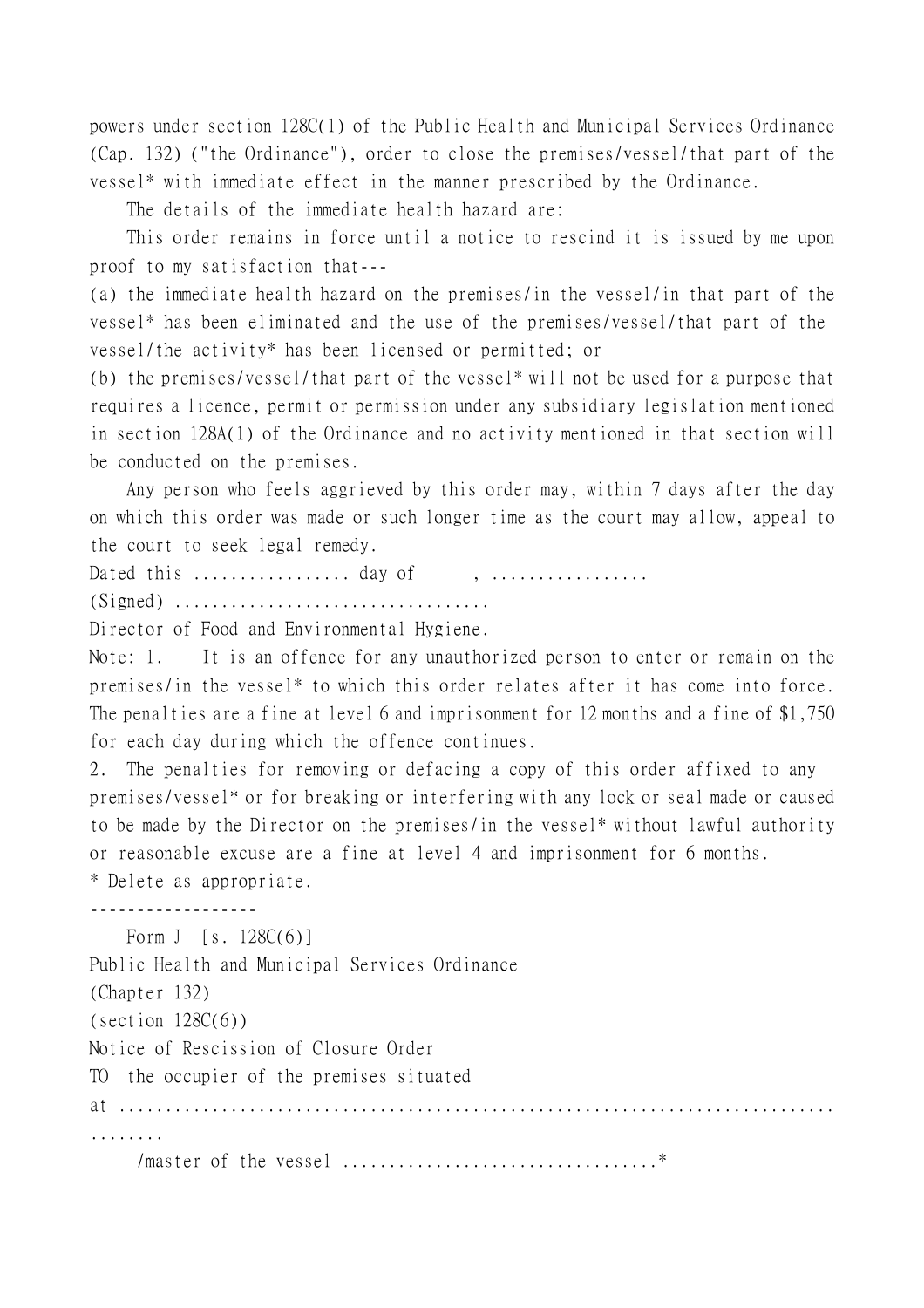NOW on proof to my satisfaction that---

(a) the immediate health hazard on the premises/in the vessel/in the .................. of the vessel\* has been eliminated and the use of/activity conducted on\* the premises/vessel/that part of the vessel\* has been licensed or permitted; or (b) the premises/vessel/that part of the vessel\* will not be used for a purpose that requires a licence, permit or permission under any subsidiary legislation mentioned in section 128A(1) of the Public Health and Municipal Services Ordinance (Cap. 132) ("the Ordinance") and no activity mentioned in that section will be conducted on the premises.

I DO, in exercise of my powers under section 128C(6) of the Ordinance, rescind the closure order in respect of the premises/vessel/that part of the vessel\* with immediate effect.

Dated this  $\dots\dots\dots\dots\dots\dots$  day of (Signed) .................................. Director of Food and Environmental Hygiene. \* Delete as appropriate.". 7. Penalties The Ninth Schedule is amended by adding---  $"128B(11)(c)$  level 6 and 12 months \$1,750 fine and  $128C(14)(c)$  imprisonment  $128B(11)(a)$  level 4 and 6 months ---". and (b) and imprisonment 128C(14)(a) and (b) 8. Transitional

(1) Any proceedings in respect of any offence under section 128 of the Public Health and Municipal Services Ordinance (Cap. 132) committed or alleged to have been committed before the commencement of the Public Health and Municipal Services (Amendment) Ordinance 2001 ( of 2001) ("the amending Ordinance") may be instituted, continued or enforced, and any penalty, forfeiture or punishment incurred in respect of such offence may be imposed, as if the amending Ordinance had not been enacted.

(2) Nothing in the amending Ordinance affects the validity of a Closure Order issued under section 128 of the Public Health and Municipal Services Ordinance (Cap. 132) before the commencement of the amending Ordinance. Explanatory Memorandum

The object of this Bill is to amend the Public Health and Municipal Services Ordinance (Cap. 132) ("the principal Ordinance") to provide for--- (a) the making of closure orders in respect of premises used for certain food business